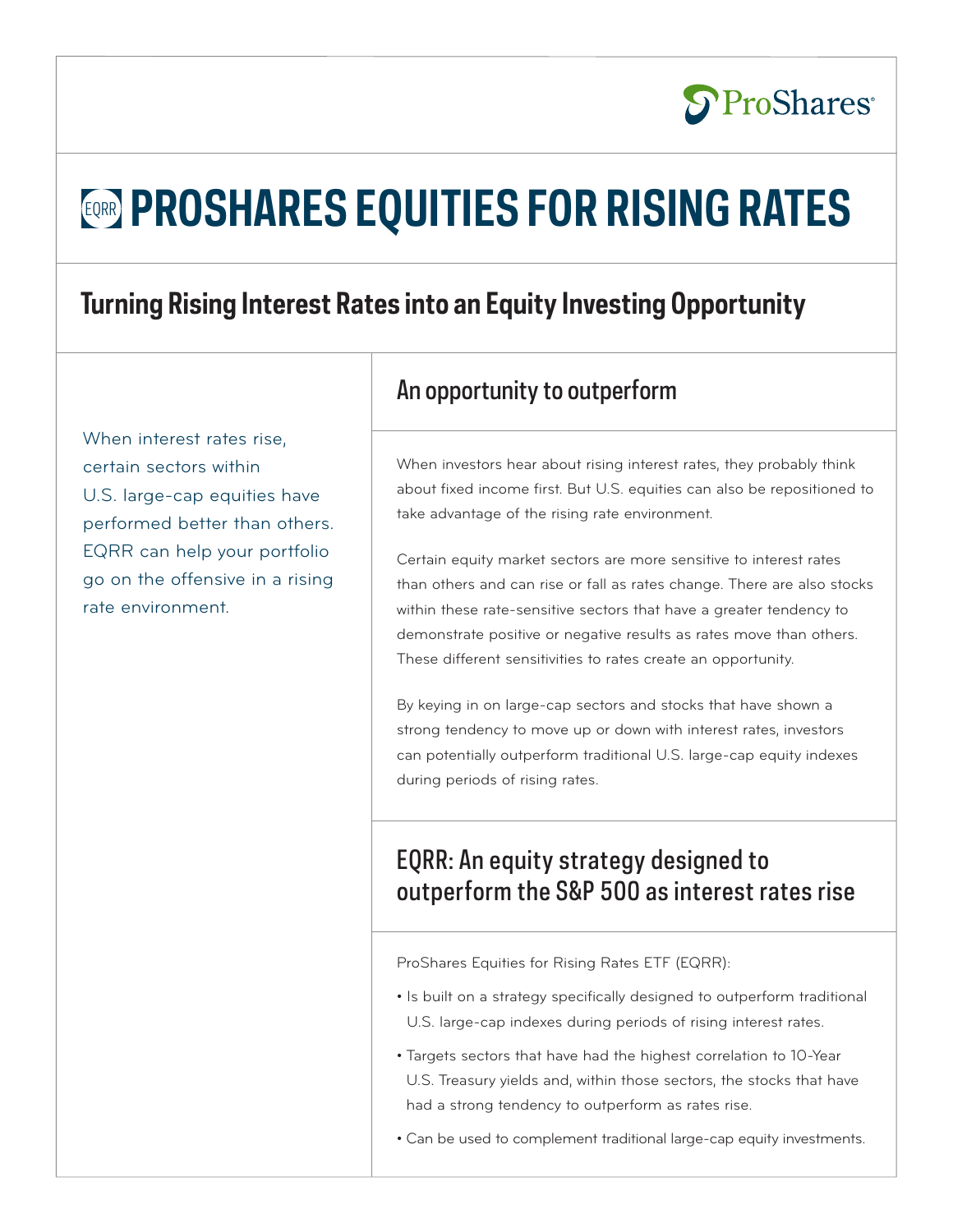# How the strategy works

EQRR tracks the Nasdaq U.S. Large Cap Equities for Rising Rates Index, which uses a rules-based stock selection process designed to:

- Help investors outperform traditional U.S. large-cap stock indexes during a rising interest rate environment.
- Target stocks that in recent years have had a strong tendency to outperform when rates rise.

| Selecting the sectors and stocks                                                                                                                                                                                                                                                                                                                                                                                                                                                                                                                                                                                                  | Allocating the portfolio                                                                                                                                                                                                                                                                                                                                                                                                                                                                                                                                                                                                                                                                                                                         |
|-----------------------------------------------------------------------------------------------------------------------------------------------------------------------------------------------------------------------------------------------------------------------------------------------------------------------------------------------------------------------------------------------------------------------------------------------------------------------------------------------------------------------------------------------------------------------------------------------------------------------------------|--------------------------------------------------------------------------------------------------------------------------------------------------------------------------------------------------------------------------------------------------------------------------------------------------------------------------------------------------------------------------------------------------------------------------------------------------------------------------------------------------------------------------------------------------------------------------------------------------------------------------------------------------------------------------------------------------------------------------------------------------|
| Building the Nasdaq U.S. Large Cap Equities for<br>Rising Rates Index starts with the 500 largest<br>listed U.S. stocks.<br>• The index selects the five U.S. large-cap sectors<br>that have demonstrated the highest correlation<br>to weekly changes in 10-Year U.S. Treasury yields<br>over the last three years.<br>• The index then identifies the top ten stocks in<br>each sector that have the highest correlation of<br>relative performance-compared with 500 of<br>the largest listed U.S. stocks-to changes in the<br>10-year yields.<br>• The process is repeated quarterly to maintain a<br>portfolio of 50 stocks. | Step 1: Weighting the Sectors<br>On a quarterly basis, the five most correlated sectors<br>are ranked and allocated to overweight those with<br>higher correlations to 10-Year U.S. Treasury yields.<br>The higher the correlation, the more weight that<br>sector will have in the final portfolio. This should<br>increase the likelihood of outperformance when<br>interest rates rise.<br>Step 2: Weighting the Stocks<br>The ten stocks selected for each sector are equal<br>weighted within the sector. This allows the selections<br>to have a balanced contribution to the portfolio.<br>• Each stock in the highest-correlated sector<br>receives a 3% weight.<br>• Each stock in the least-correlated sector<br>receives a 1% weight. |



# Nasdaq U.S. Large Cap Equities for Rising Rates Index:

For illustrative purposes only.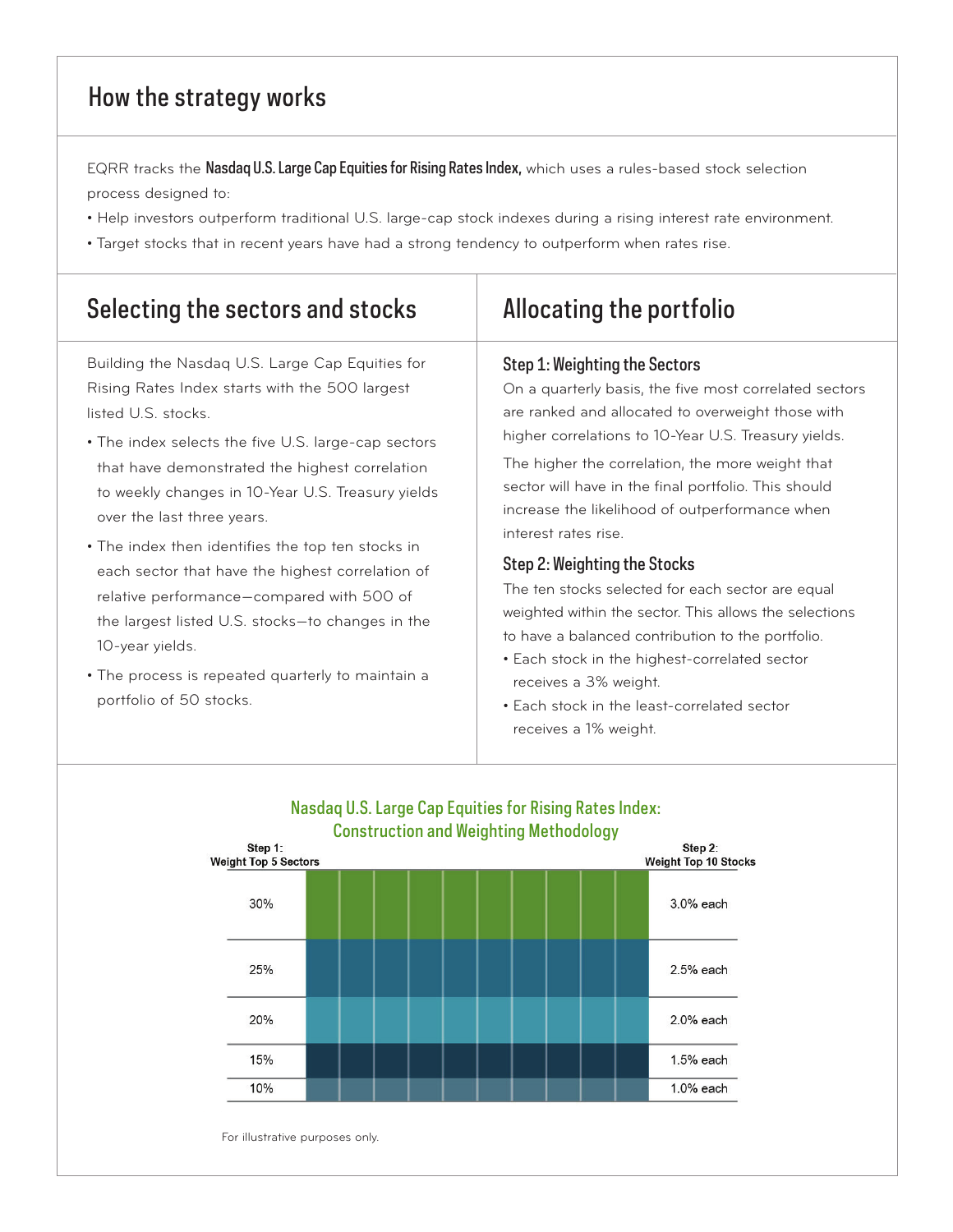Ticker Symbol: EQRR

Intraday Symbol: EQRR.IV

Bloomberg Index Symbol: NQERRT

#### Investment Objective:

EQRR seeks investment results, before fees and expenses, that track the performance of the Nasdaq U.S. Large Cap Equities for Rising Rates Index.

Inception: 7/24/2017

# About the ETF Key takeaways

#### Going on the offensive when rates rise

EQRR is built on a strategy designed to outperform traditional U.S. large-cap indexes during periods of rising interest rates.

### Targets stocks that have had a strong tendency to outperform when rates rise

The strategy targets sectors that have had the highest recent correlations to 10-Year U.S. Treasury yields and, within those sectors, the stocks that have tended to outperform as rates rise.

#### An attractive large-cap opportunity

EQRR can be used to complement traditional large-cap equity investments.

# Potential risks

#### Index performance

There is no guarantee that the fund or its index will achieve intended objectives.

#### No guarantee of positive returns

The fund is designed to provide relative outperformance, as compared to traditional U.S. large-cap indexes, such as the S&P 500, during periods of rising U.S. Treasury interest rates. As a result, the fund may be more susceptible to underperformance in a falling rate environment.

#### See prospectus

For more on risks, obtain a prospectus from your financial advisor or visit ProShares.com.